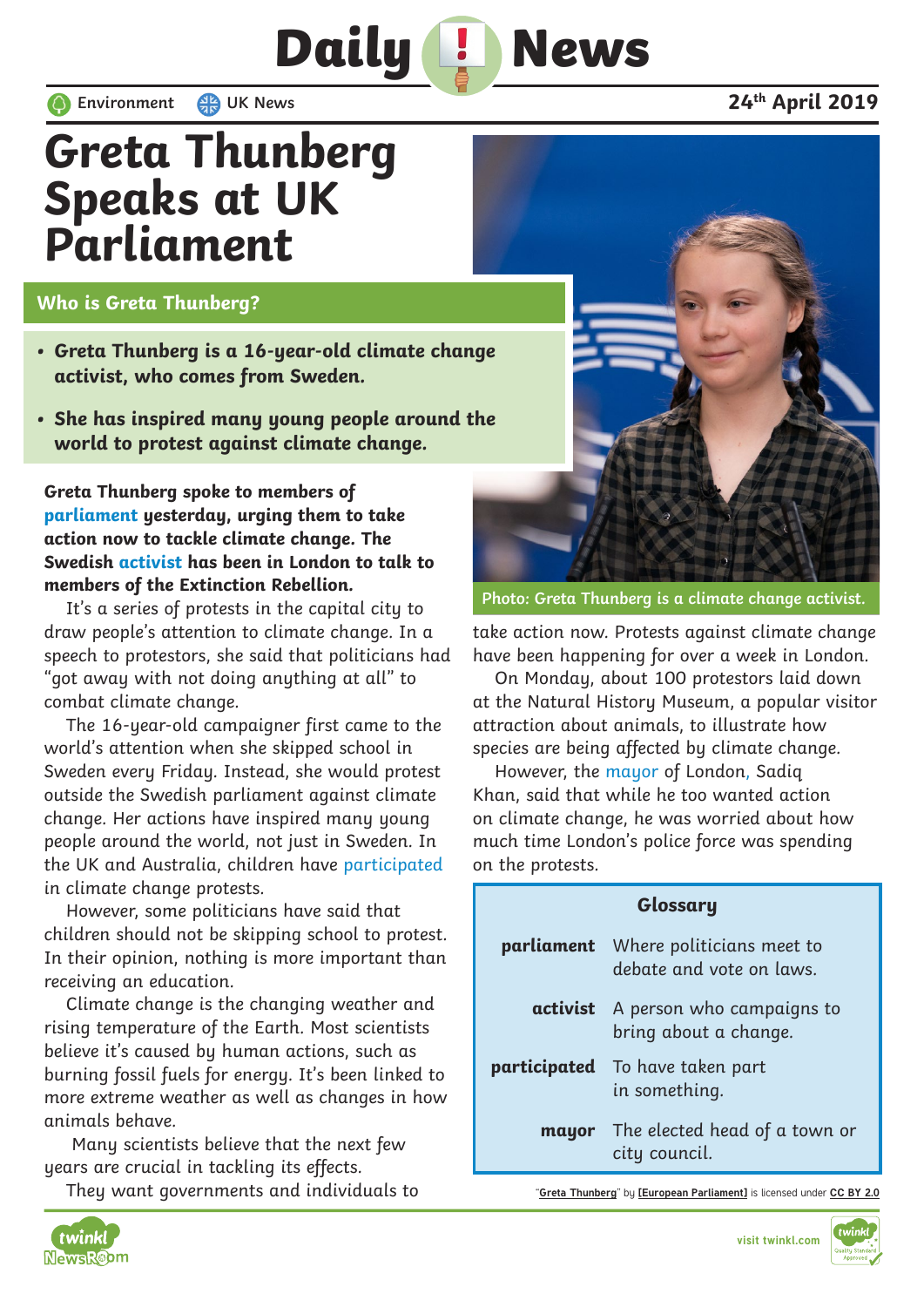## **Questions**

- 1. Look at the introduction. Find a verb which is closest in meaning to 'demanding'.
- 2. Why do you think Greta chose to protest outside the Swedish parliament building?
- 3. Some people believe that Greta is inspirational. Find a piece of evidence that shows this from the story.
- 4. Why do you think the protestors chose the Natural History Museum to protest against animal species being wiped out?
- 5. On Monday, about 100 protestors laid down at the Natural History Museum, a popular vistor attraction about animals, to illustrate how species are being affected by climate change.

In the sentence above, what does the word 'illustrate' mean?

- 6. Compare and contrast the arguments for and against the protests against climate change?
- 7. Summarise the story in 20 words or fewer.